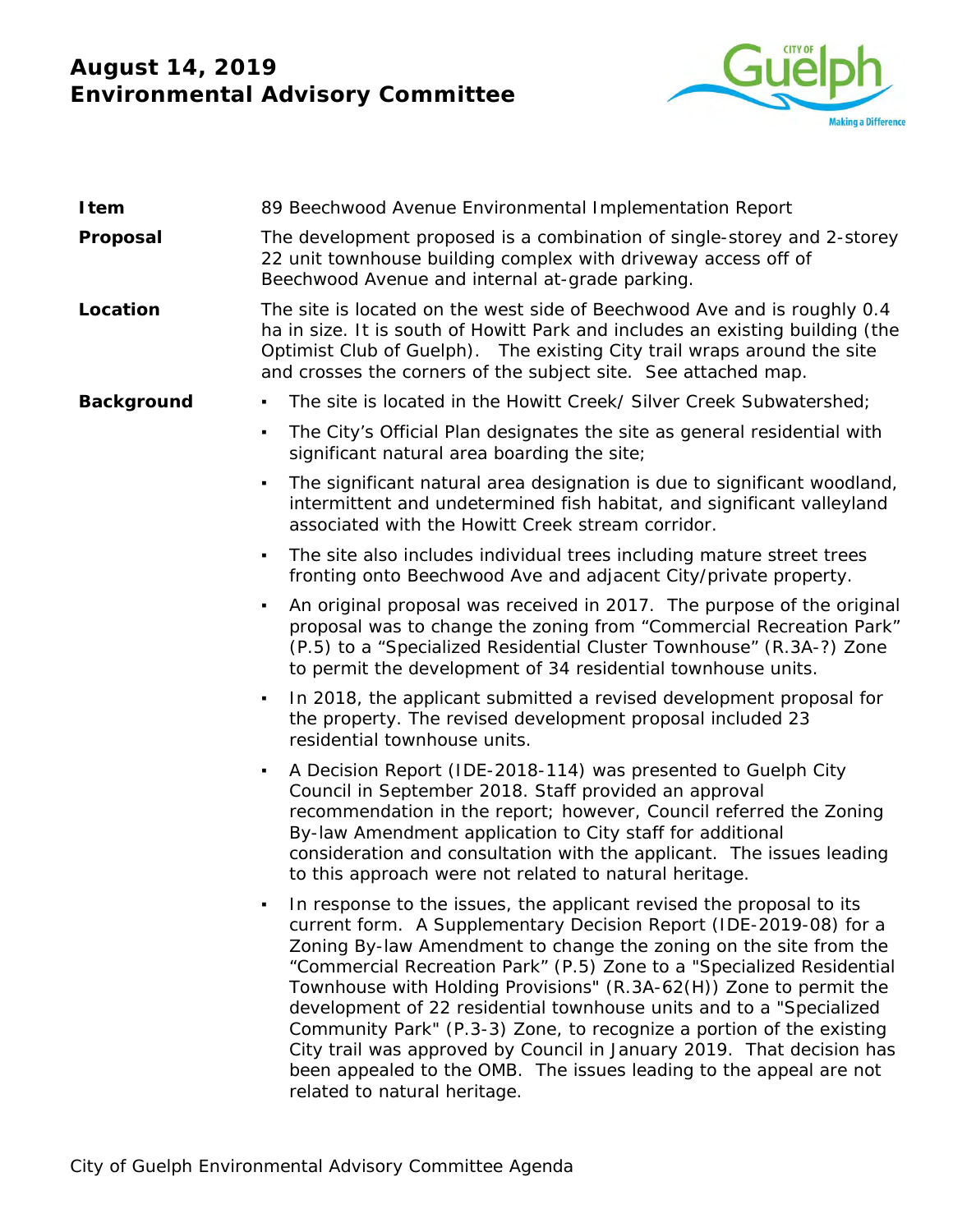**Item** 89 Beechwood Avenue Environmental Implementation Report

- The EIS for the original proposal was brought to EAC in October 2017 and was conditionally supported subject to the preparation of an EIS addendum that:
	- o Provides an impact analysis regarding necessary trail relocation/realignment
	- o Explores a SWM approach that avoids the need for an outlet to Howitt Creek
	- o Includes an impact analysis that provides additional information regarding a proposed outlet (if it is unavoidable) that includes: anticipated changes in flow regarding baseflow and flood flow conditions for Howitt Creek; a SWM treatment train approach that considers water quality (including thermal and chloride) impacts; clarifies the location of a proposed outlet and the associated impacts and mitigation measures required
	- o Addresses how separation from the groundwater table from the proposed development is being achieved
	- o A revised TIPP that preserves trees on and adjacent to the site which contribute to the City's urban forest
	- o Includes buffer analysis that considers protection of woodland/ wetland function as well as form
	- o Provides a revised map 3 to identify existing natural features within 120m (ELC ecological linkage, etc.)
	- o Includes methods used for field studies and effort allocated
- Two EIS addendums were submitted in support of the re-zoning application and the proposal was revised to eliminate the underground parking and the stormwater outlet to Howitt Creek.
- City Engineering has reviewed and provided comments on this submission. Concerns related to natural heritage include lack of clarity on the water balance and ensuring proper functioning of the proposed infiltration gallery.
- GRCA has not yet provided comments on the EIR.
- **Comments** Staff have reviewed the Environmental Implementation Report (June 2019) prepared by NRSI as well as the supporting Stormwater Management Report (June 26, 2019) prepared by MTE and offer the following comments:
	- The water balance information included is from the EIS; however, the updated water balance varies significantly. A summary and associated impact analysis of the updated water balance contained within the 2019 Stormwater Management Report is required. The updated analysis should indicate what lead to the changes and demonstrate that the new water balance will not negatively impact the NHS. Note that this comment affects Section 2.1 and 2.4 of the EIR.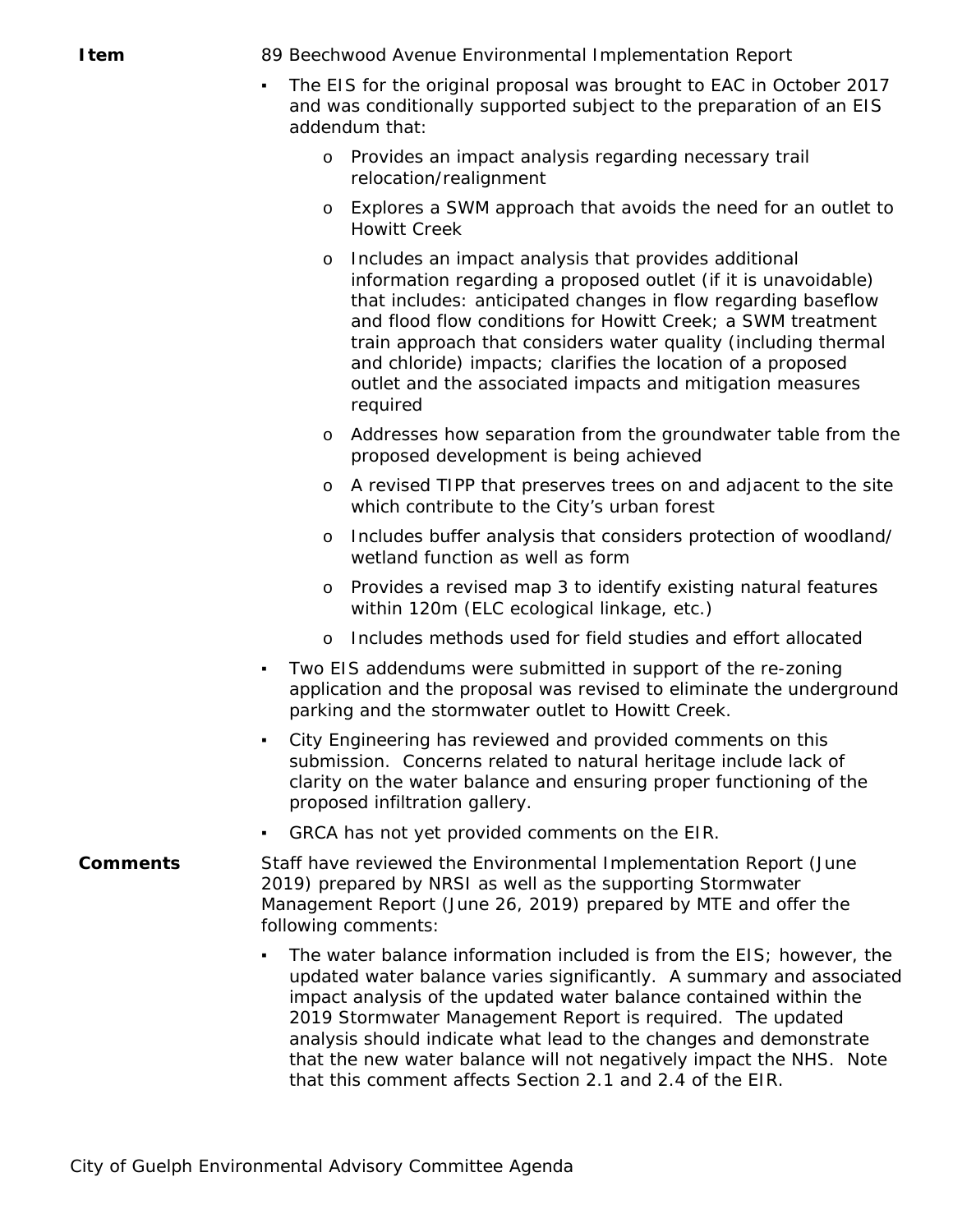**Item** 89 Beechwood Avenue Environmental Implementation Report

- A discussion on the design of the infiltration gallery and its suitability adjacent to the NHS and City trail is required. Potential impacts to the adjacent City trail and proposed naturalization area over the long-term and appropriate mitigation should be included.
- The discussion in Section 2.4.2 related to buffers is from the  $EIS$ ; however, this information was amended in a July 20, 2018 NRSI memo is response to City comments. This outdated information should be revised to reflect the information contained within the memo.
- The updated Tree Inventory and Preservation Plan (TIPP) in Appendix III indicates that 5 City trees within the Beechwood Avenue ROW are proposed for removal. As per previous comments, compensation for their removal at a 3:1 ratio is required. To make up the 15 required replacement trees, as many should be placed in the ROW as possible (currently none are proposed) with the remaining in the adjacent park. Additionally, revise Table 1 in the TIPP to separate the ROW trees from the remainder in order to determine the necessary compensation for the private trees proposed to be removed. Further, provide clarity on where the tree and shrub compensation plantings for the private trees indicated in Table 1 are proposed.
- The approach for the naturalization area of the Edge Management Plan is not clear. As this is City parkland, a typical detailed landscaping prescription (i.e. number and location of plants, stock sizes, notes, etc.) should be submitted (note that the approach for the forest restoration area is acceptable). Provide clarity on the following:
	- o 12 trees appears very high for the limited space
	- o Treatment for the Norway Maple stumps to ensure re-growth does not happen. Grinding is preferred to maximize naturalization efforts.
	- o Maximized herbaceous cover and aesthetics.
	- o Coordination with landscape plans which propose a seed mix
	- o Removal of White Elm from the plan.
- A number of items from the proposed monitoring plan are not clear or are missing:
	- o The buffer disturbance monitoring appears to include the woodland edge. This is supported but should be clarified.
	- o Performance monitoring for the infiltration gallery is missing.
	- o Contingency measures as appropriate should the monitoring reveal issues are missing.
- It is not clear which information in Appendix VI is intended for the educational brochure and which is intended for the educational signs. Some of the information does not appear specific to the Howitt Creek Significant Natural Area including a reference to Elora's natural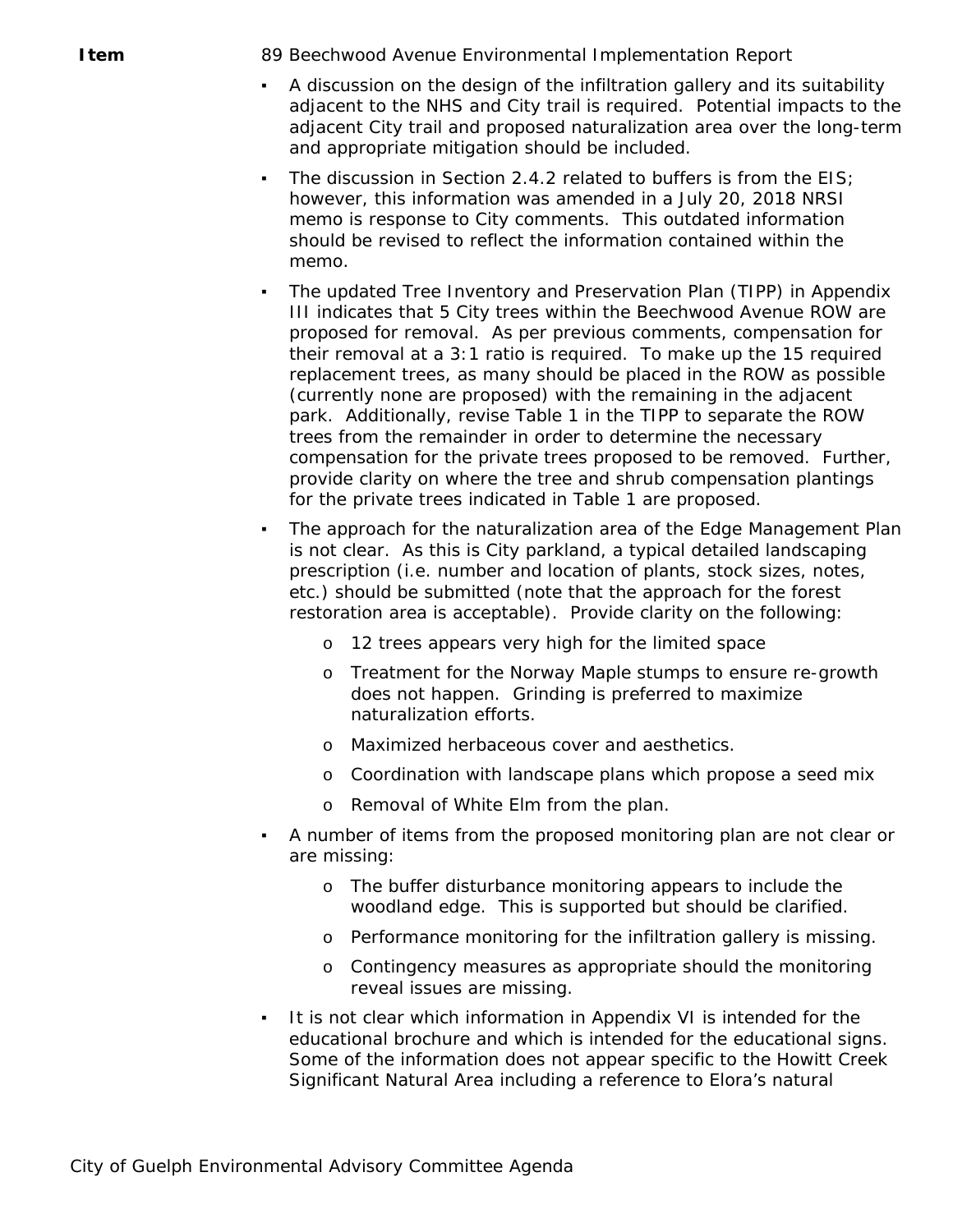**Item** 89 Beechwood Avenue Environmental Implementation Report

environment. The educational signs must be on the landscape plans (location and details) in an appropriate format.

- Glyceria bebbii on the landscape plans is an unknown species and should be revised.
- To ensure implementation, please provide a checklist in the EIR that summarizes all recommendations/commitments and notes where additional details can be found within the report (e.g monitoring, edge management, educational brochure, etc.).

## **Suggested Motion**

## *Staff recommends that the Environmental Advisory Committee conditionally support the EIR for 89 Beechwood, prepared by NRSI, subject to the preparation of a revised version that:*

- Summarizes and provides an associated impact analysis of the updated water balance contained within the 2019 Stormwater Management Report. The updated analysis should indicate what lead to the changes and demonstrate that the new water balance will not negatively impact the NHS.
- Discusses the design of the infiltration gallery and its suitability adjacent to the NHS and City trail.
- Replaces Section 2.4.2 related to buffers is from the EIS with the amended information from the July 20, 2018 NRSI memo.
- Revises the TIPP to provide clarity on the compensation requirements for the City owned ROW and privately owned trees that are proposed for removal.
- Provides additional clarity and specification for the naturalization area of the Edge Management Plan.
- Revises the monitoring plan to include performance monitoring for the infiltration gallery and contingency measures as appropriate for all monitoring items.
- Provides more clarity on the educational brochure and signage including revisions to ensure they are specific to the Howitt Creek Significant Natural Area.
- Provides a checklist that all recommendations/commitments and notes where additional details can be found within the report.